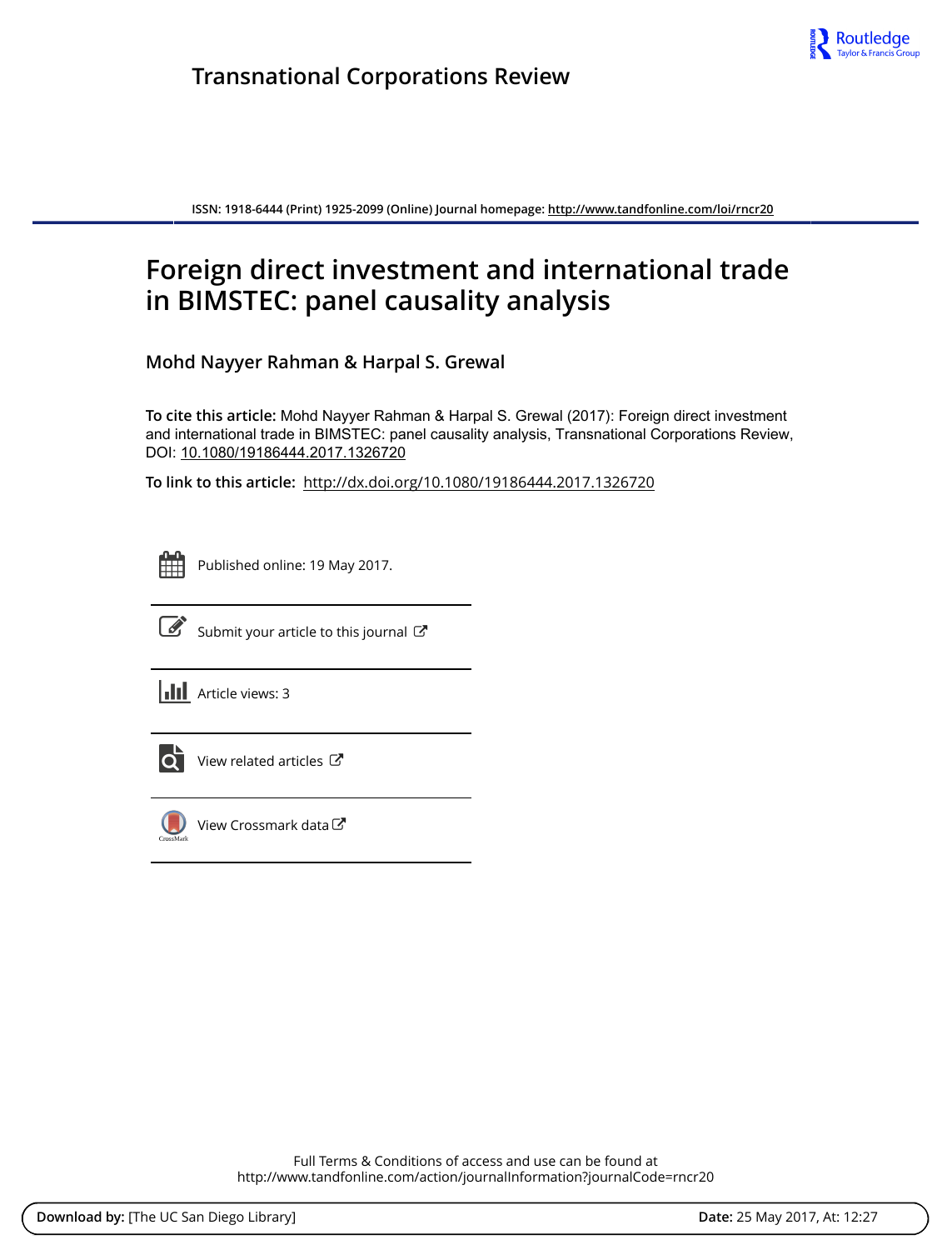#### ORIGINAL ARTICLE

Check for updates

Routledge Taylor & Francis Group

## Foreign direct investment and international trade in BIMSTEC: panel causality analysis

### Mohd Nayyer Rahman<sup>a</sup> and Harpal S. Grewal<sup>b</sup>

<sup>a</sup>Department of Business Management, Integral University, Lucknow, India; <sup>b</sup>School of Business, Claflin University, Orangeburg, SC, USA

#### ABSTRACT

Economic engagement and disengagement are part and parcel of political economy and geopolitical concerns. The recent non-participation of India in the South Asian Association for Regional Cooperation summit has proved fatal. This has resulted in the shift of attention of the major Asian countries towards The Bay of Bengal Initiative for Multi-Sectoral Technical and Economic Cooperation (BIMSTEC) region for world trade and foreign direct investment (FDI). The present study is an attempt to empirically identify the causality between variables of FDI and world trade across panel data for BIMSTEC countries. This is an attempt to search for further causality.

**KEYWORDS** BIMSTEC; causality; FDI; world trade

#### 1. Introduction

Regional economic integration starts with initial international trade between countries commonly known as bilateral trade. Though it is to be noted that trade between two countries is not bilateral unless there is pre-determined and conscious intention between the governments of the respective countries. As agreements between countries become more formal, it takes a particular nomenclature. The same is the story of the South Asian Association for Regional Cooperation (SAARC), as an association of South Asian nations. In 2016, the rivalry between India and Pakistan bolstered and eventually India backed off from attending the SAARC summit. Afghanistan supported the move of India, others gave a diplomatic response. In the aftermath of such incident, there is an argument going both in academic circles and foreign affairs circles, that BIMSTEC must be given more importance as SAARC has collapsed. This particular notion has become popular and has also been seriously taken by the global friends of India or the opponents of Pakistan. The present study is an endeavour to understand Foreign Direct Investment (FDI) and world trade in the BIMSTEC region due to its growing importance and utility. Causality analysis will be conducted on the basis of FDI and world trade. Section 2 deals with the review of litera-ture in general as well as on specific issues related to FDI and international trade. [Section 3](#page-2-0) and [Section 4](#page-3-0) are focussed on the conceptual framework and econometric models and estimation methods. [Section 5](#page-4-0) discusses the sources of data. Results and conclusion are elucidated under [Section 6](#page-5-0) and Section 7.

#### 2. Literature review

At the outset, it is befitting to state that almost no studies have conducted an inquiry about causality evidence with respect to macroeconomic variables among BIMSTEC countries. The Bay of Bengal Initiative for Multi-Sectoral Technical and Economic Cooperation (BIMSTEC) has a long history since its inception in 1997 when it was known as BIM-EC. Later on, when it was joined by Thailand it was extended to BIMSTEC. The member countries have regularly met with each other in the ministerial meeting and have bolstered their relationship both qualitatively and quantitatively. However, it has recently got much attention due to the failed summit of SAARC in 2016. Researchers have discussed the free trade agreement of BIMSTEC but have failed to come up with any causality study. Relatively more work has been conducted in the sphere of BIMSTEC-Japan relationship and agreements. Yahaya (2005) has highlighted the inability of SAARC to promote inter-regional trade and has concluded that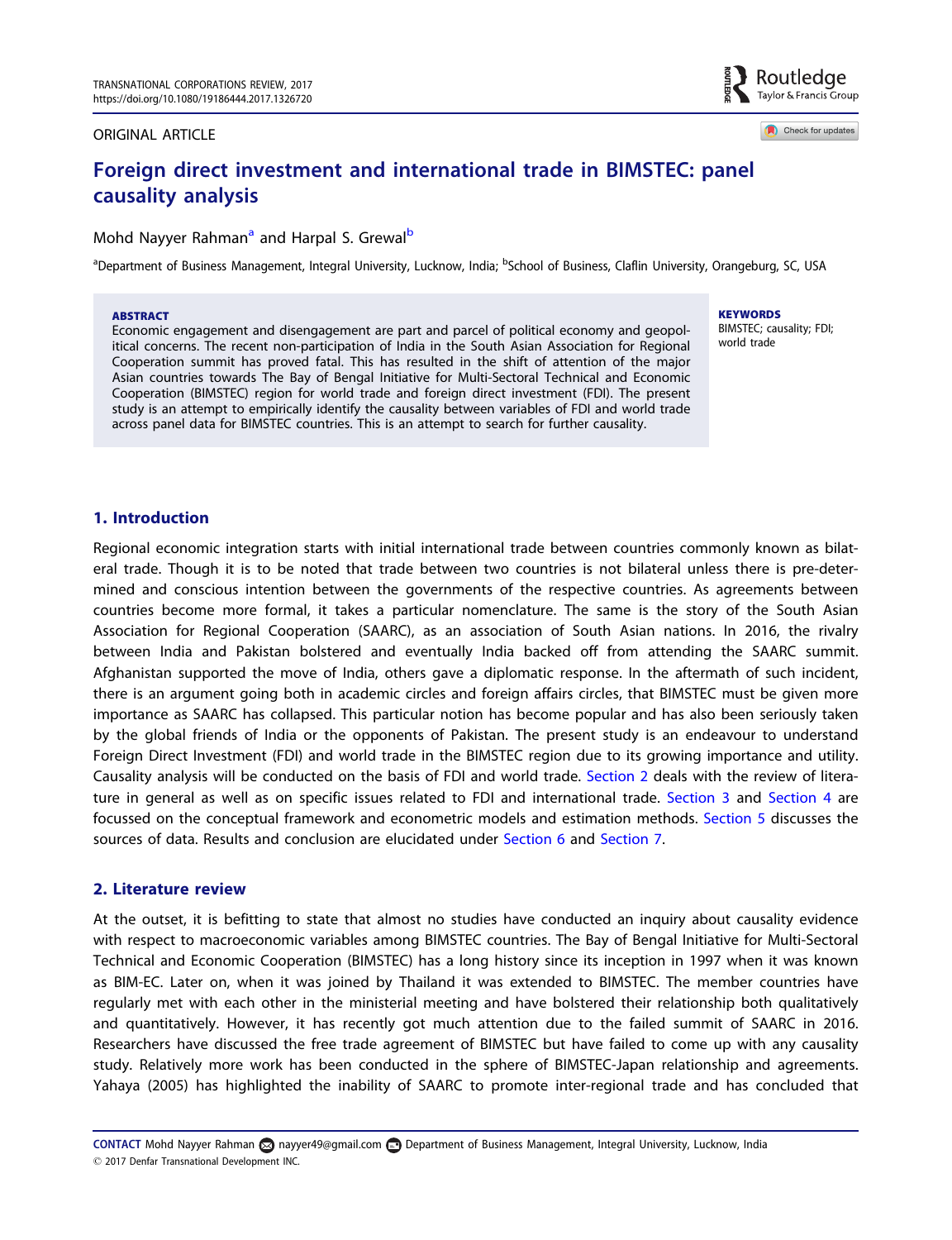<span id="page-2-0"></span>BIMSTEC will emerge even in the presence of a hostile relationship between India and Pakistan. ASEAN will be another group interested in BIMSTEC as members are mutually inclusive. The importance of BIMSTEC for India and Thailand has also been highlighted by researchers working in the area of regional trade agreements. Specifically, the view is that BIMSTEC is a progressive agreement which benefits the Asian region (Kumar, [2007\)](#page-6-0). The interest and growing investment of Japan into BIMSTEC region have been highlighted by researchers as an indicator of growing potential of the BIMSTEC region (Banik & Bhaumik, [2005\)](#page-6-0). The relationship between BIMSTEC and Japan with respect to FDI and world trade will also benefit the region. It would be justified to draw the inference that BIMSTEC region may surpass the growth rate and low conflicts of ASEAN region (Bhattacharyaa & Bhattacharyaa, [2007](#page-6-0)).

#### 3. Conceptual framework

An inquiry into the bi-directional relationship between any two economic variables requires developing an understanding of conceptual issues before the model is specified. Apart from using descriptive statistics for a casual comparison, the study has an exclusive objective of building a causal relationship between FDI and world trade for BIMSTEC region. The first and foremost important question is to quantify world trade for BIMSTEC region. Common sense generates two proxies that are; the contribution of BIMSTEC region in net exports or contribution of BIMSTEC region in exports. However, the paper argues that flow of trade is reflected in both exports and imports and therefore both should be included under proxy for world trade. Thus, in this view, befit to capture the objective of the present endeavour. Therefore, the selected proxy for world trade is exports and imports of BIMSTEC region. The other variable is FDI and the argument is strong for a comparison of concepts that are of similar nature. This transforms into the meaning that FDI Inflows are a primary concern for the region. BIMSTEC region is formed with an objective of integrating into the world trade and in turn get long-term capital benefits. These capital benefits are in the form of FDI Inflows whose main attracting factors for the host economy/region remains technology transfer, knowledge transfer etc. Eventually, the two selected variables are FDI Inflows and total trade (Exports and Imports) of BIMSTEC region. The theoretical relationship at the first stage can be verified with the help of correlation followed by regression but both may be spurious in the absence of a universally accepted theory. Thanks to modelling that common sense and plausibility suffice for the pre-requisite of an economic theory.

It is to be noted that the data used in the study is a panel data spread at a time from 1980 to 2015. The panel is a balanced panel. Further details about the data used would be explored in Section 5 (The Data). In order to test for the presence of causality between the two variables, panel data causality will be employed. The approach to be followed remains confined to the use of stable and necessary conditions for running the Panel unit root testing followed by identifying the number of lags and then developing VAR and testing for necessary and stable conditions such as AR roots graph. There is no need of checking for the problem of serial correlation as the data used is panel data. Badi H. Baltagi ([1995](#page-6-0)) wrote about the benefits of panel data 'Panel data ... more informative data, more variability, less collinearity among variables, more degrees of freedom and more efficiency'. Thus, eventually, the study is a search for identifying causality between FDI and world trade for BIMSTEC region. In order to approach panel granger causality (1969), the first step is to identify the order of integration for the series. In other words, the needful information is about stationarity of the data. Out of the several available panel unit root test, the present study employs two tests with opposite null hypothesis. This is in order to bolster the results. Kocenda & Cerny [\(2014\)](#page-6-0) has specifically argued in support of such alternative unit root tests. The selected panel unit root test are Common root - Levin, Lin, Chu ([2002](#page-6-0)) and Hadri ([2000](#page-6-0)). While in the first test, the null hypothesis is 'Unit Root', in the latter the null is 'No unit root'. The summary of both the test used is as presented in Table 1.

Table 1. Properties of panel unit root tests.

| Test                            | Null                      | Alternative               | Possible deterministic component | Autocorrelation correction method |
|---------------------------------|---------------------------|---------------------------|----------------------------------|-----------------------------------|
| Chu<br>Levin, Lin, and<br>Hadri | Unit root<br>No unit root | No unit root<br>Jnit root | None, F,                         | Lags<br>Kernel                    |

None: no exogenous variables; F: fixed effect; T: individual effect and individual trend.

Source: Prepared by researcher through Eviews manual; [http://www.eviews.com/help/helpintro.html#page/content/advtimeserPanel\\_Unit\\_Root\\_Testing.](http://www.eviews.com/help/helpintro.html#page/content/advtimeserPanel_Unit_Root_Testing.html) [html](http://www.eviews.com/help/helpintro.html#page/content/advtimeserPanel_Unit_Root_Testing.html).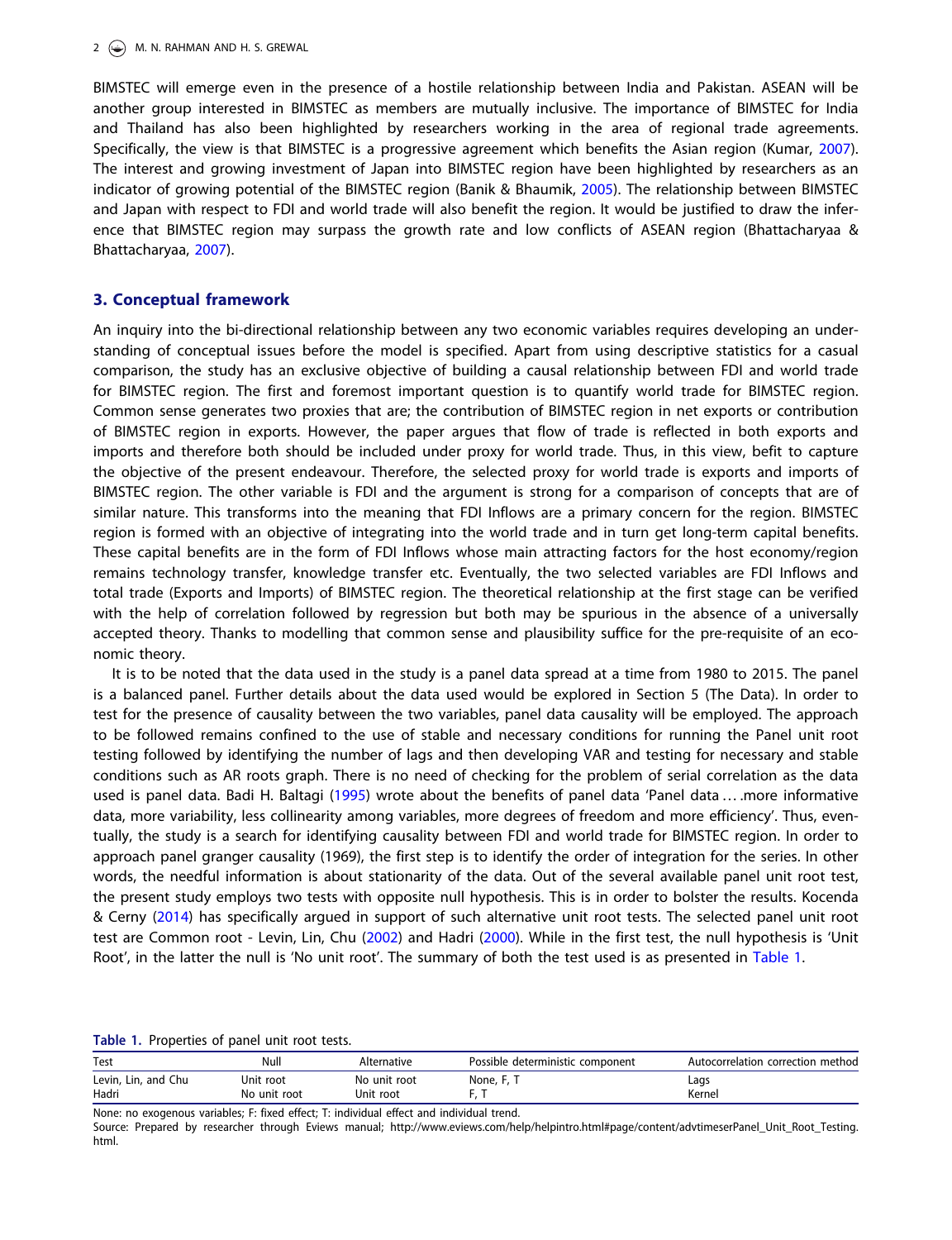<span id="page-3-0"></span>The model for panel unit root is as follows:

$$
Y_{it} = \rho_i \; Y_{it-1} + \; X_{it} \delta_i + \epsilon_{it}
$$

where,  $i = 1, 2, \ldots, N$  cross section series to be observed over periods  $t = 1, 2, \ldots, T_i$ 

 $X_{it}$  is exogeneous variable.

 $\varepsilon_{it}$  represent errors that are mutually independent idiosyncratic disturbance  $\rho_i$  represents autocorrelation coefficients,

Levin et al. ([2002](#page-6-0)) test derives estimate of  $\alpha$  from proxies for  $\Delta Y_{it}$  and  $Y_{it}$  standardised and free of autocorrelation and deterministic components. The  $t$  statistic is calculated in the following manner:

$$
t_{\alpha}=\frac{t_{\alpha}\!-\!(NT)S_{N^{\alpha^{-2}}}se(\hat{\alpha})\mu_{m^{\mathcal{T}}}}{\sigma_{m^{\mathcal{t}}}}\rightarrow N(0,1)
$$

The alternate panel unit root test used is Hadri ([2000](#page-6-0)), which works in the manner of KPSS test wherein the null hypothesis is of stationarity. It is based on the residuals of OLS and on the basis of residuals LM test statistic is calculated which is as follows:

$$
LM_1 = \frac{1}{N} \left\{ \sum_{i=1}^{N} \left( \frac{\sum S_i(t)^2}{T^2} \right) / f_0 \right\}
$$

As a prerequisite for developing Vector Auto Regression (VAR) model, panel cointegration will be checked. Kao Residual Cointegration Test is used for such an objective. The lag length will be selected by the criteria of minimising the SIC value to be found with the VAR output. Finally, the Granger Causality [\(1969\)](#page-6-0) will be identified. The methodology for finding causality will be that of Toda and Yamamoto ([1995](#page-6-0)) approach where data is in levels and the adjustment is done at the time of estimating VAR by differencing the variables as Exogenous variables.

#### 4. Econometric model and estimation methods

In order to decide the causality or impact between the relevant variables Toda and Yamamoto [\(1995\)](#page-6-0) non-causality approach would be followed. This would be along with the application of the direct approach without the difference stationary process (DSP) and would be using the data in levels. However, it does not mean that order of integration of the series would not be checked. Variables used in the study are described in [Appendix 1.](#page-6-0) In the case of three variables, simple X, and Y Granger causes Z if Z can be better predicted using the histories of X, Y, and Z than it can by using the history of Z alone. The absence/presence of panel Granger causality [\(1969\)](#page-6-0) will be tested using the following set of the equations:

EXPT, FDII, and IMPT

$$
EXPT_{t} = a_{0} + a_{1}EXPT_{t-1} + ... + a_{p}EXPT_{t-p} + b_{1}FDII_{t-1} + ... + b_{p}FDII_{t-p} + c_{1}IMPT_{t-1} + ... + c_{p}IMPT_{t-p} + \mu_{t}
$$
(1.1)

$$
FDII_t = a_0 + a_1 FDI_{t-1} + ... + a_p FDI_{t-p} + b_1 EXPT_{t-1} + ... + b_p EXPT_{t-p} + c_1 IMPT_{t-1} + ... + c_p IMPT_{t-p} + \mu_t
$$
\n(1.2)

$$
IMPT_t = a_0 + a_1 IMPT_{t-1} + ... + a_p IMPT_{t-p} + b_1 FOII_{t-1} + ... + b_p FOII_{t-p} + c_1 EXPT_{t-1} + ... + c_p EXPT_{t-p} + \mu_t
$$
(1.3)

The hypotheses for Equation 1.1 are as follows:

 $H<sub>01</sub>$ : For the panel of BIMSTEC, FDI inflows and imports does not Granger cause Exports. H<sub>A1</sub>: For the panel of BIMSTEC, FDI inflows and imports Granger cause Exports.

Maintained/mathematical hypotheses for the same are as follows:

$$
H_{01}
$$
:  $b_1 = b_2 = ... = b_p = 0$   
\n $H_{A1}$ :  $b_1 \neq b_2 \neq ... \neq b_p \neq 0$ 

The hypotheses for Equation 1.2 are as follows:

 $H<sub>02</sub>$ : For the panel of BIMSTEC, imports and exports does not Granger cause FDI inflows. H<sub>A2</sub>: For the panel of BIMSTEC, imports and exports Granger cause FDI inflows.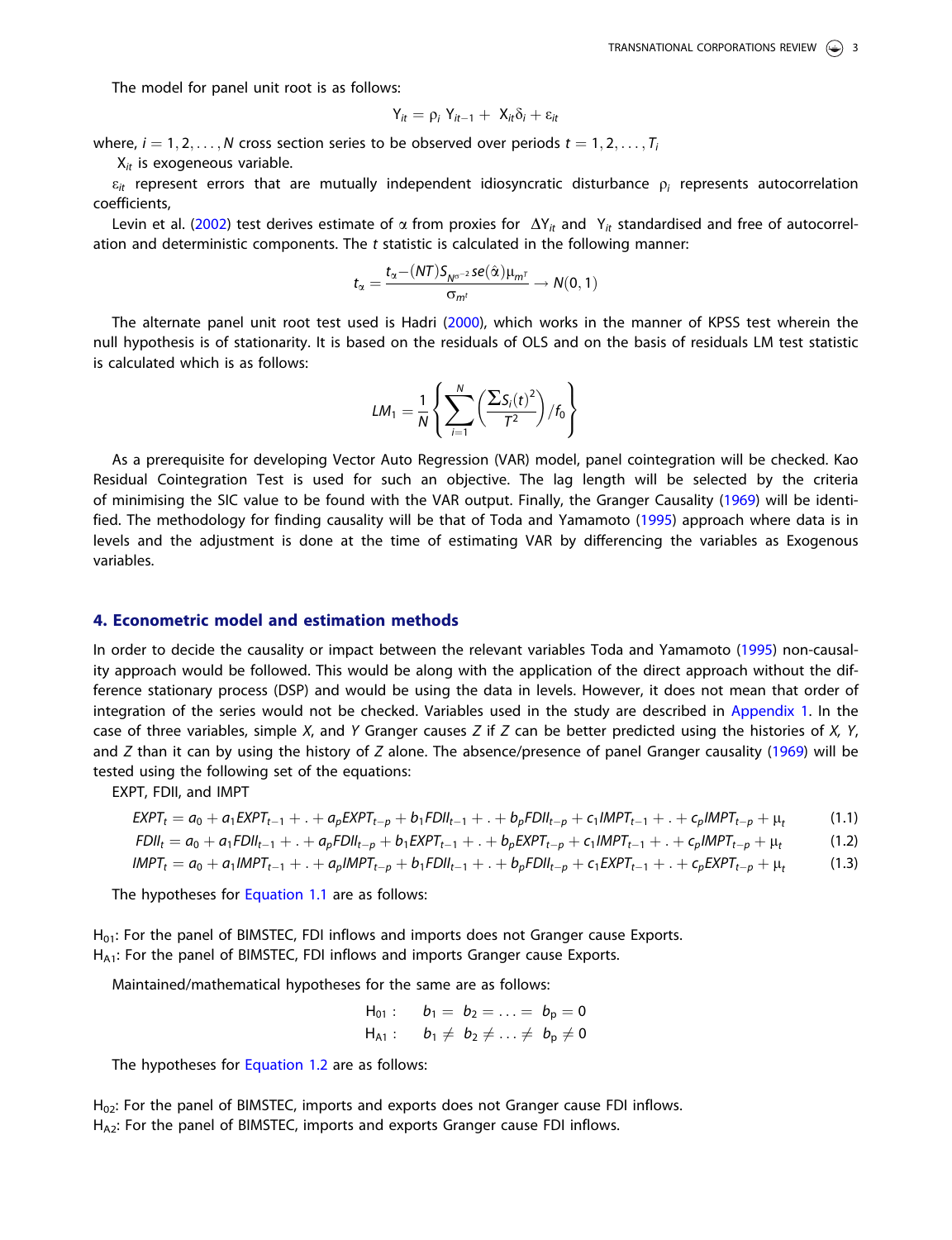<span id="page-4-0"></span> $4 \quad \circledast$  M. N. RAHMAN AND H. S. GREWAL

Maintained/mathematical hypotheses for the same are as follows:

 $H_{02}$ :  $d_1 = d_2 = \ldots = d_p = 0$  $H_{A2}$  :  $d_1 \neq d_2 \neq \ldots \neq d_p \neq 0$ 

The hypotheses for [Equation 1.3](#page-3-0) are as follows:

H<sub>03</sub>: For the panel of BIMSTEC, FDI inflows and exports does not Granger cause imports. H<sub>A3</sub>: For the panel of BIMSTEC, FDI inflows and exports Granger cause imports.

Maintained/Mathematical hypotheses for the same are as follows:

H<sub>03</sub>: 
$$
f_1 = f_2 = ... = f_p = 0
$$
  
H<sub>A3</sub>:  $f_1 \neq f_2 \neq ... \neq f_p \neq 0$ 

For estimating the VAR model, determination of a number of lags p would be done on minimising the Akaike ([1974](#page-6-0)) Information Criteria.

#### 5. Data and results

The study used three macroeconomic variables expressed in US million dollars and the data is taken from UNCTAD database. The three variables are Foreign Direct Investment Inflows (FDII), Exports (EXPT), and Imports (IMPT). The time period for data is from 1980 to 2015. The UNCTAD database has not been updated for 2016 with respect to one or more variables in the study. Thus in order to have a symmetry, data until 2015 is used for inferences. The data set is referred to [Appendix 2.](#page-7-0)

The analysis for the panel study has been initiated with step one as identification of the order of integration of the series. For this panel unit root tests are used with opposite null hypothesis. The output of the unit root testing is presented in Table 2.

Recall that the null hypothesis for Levin et al. [\(2002\)](#page-6-0) is 'unit root' while for Hadri [\(2000\)](#page-6-0) it is 'no unit root'. The results of both the alternative panel unit root tests are same and thus bolster the results. According to it all the three series, EXPT, FDII and IMPT are non-stationary at level but stationary at first difference. Thus, the correct order of integration for all three series is 1, i.e. I(1). This information will be further utilised while estimating VAR and subsequently checking for Granger causality [\(1969\)](#page-6-0). As the Toda and Yamamoto [\(1995\)](#page-6-0) approach is followed, the study does not difference the data and use the level data for further analysis. Once this is over, Panel cointegration is checked and the output is presented in Table 3.

| Series      | Order of integration | Levin, Lin, Chu<br>Prob. | Hadri<br>Prob.        |
|-------------|----------------------|--------------------------|-----------------------|
| <b>EXPT</b> |                      | 0.9996                   | 0.0000                |
|             |                      | $0.0000^a$               | $0.1851$ <sup>a</sup> |
| <b>FDII</b> |                      | 0.2693                   | 0.0000                |
|             |                      | $0.0000$ <sup>a</sup>    | $0.9456^{\circ}$      |
| <b>IMPT</b> | 0                    | 0.9945                   | 0.0000                |
|             |                      | 0.0001 <sup>a</sup>      | $0.1626^{\circ}$      |

| Table 2. Results of panel unit root testing. |  |  |  |  |  |  |
|----------------------------------------------|--|--|--|--|--|--|
|----------------------------------------------|--|--|--|--|--|--|

Source: Prepared by the researcher.

<sup>a</sup>Denotes no unit root in the series and level of integration at 5% level of significance.

| Table 3. Panel kao residual cointegration test output.       |             |                       |
|--------------------------------------------------------------|-------------|-----------------------|
| Series: EXPT FDII IMPT                                       |             |                       |
| Newey-West automatic bandwidth selection and Bartlett kernel |             |                       |
|                                                              | t-Statistic | Prob.                 |
| <b>ADF</b>                                                   | $-0.014836$ | $0.4941$ <sup>a</sup> |
| Residual variance                                            | 14293184    |                       |
| HAC variance                                                 | 11170752    |                       |

Table 3. Panel kao residual cointegration test output.

Source: Prepared by the researcher.

a Denotes acceptance of null hypothesis.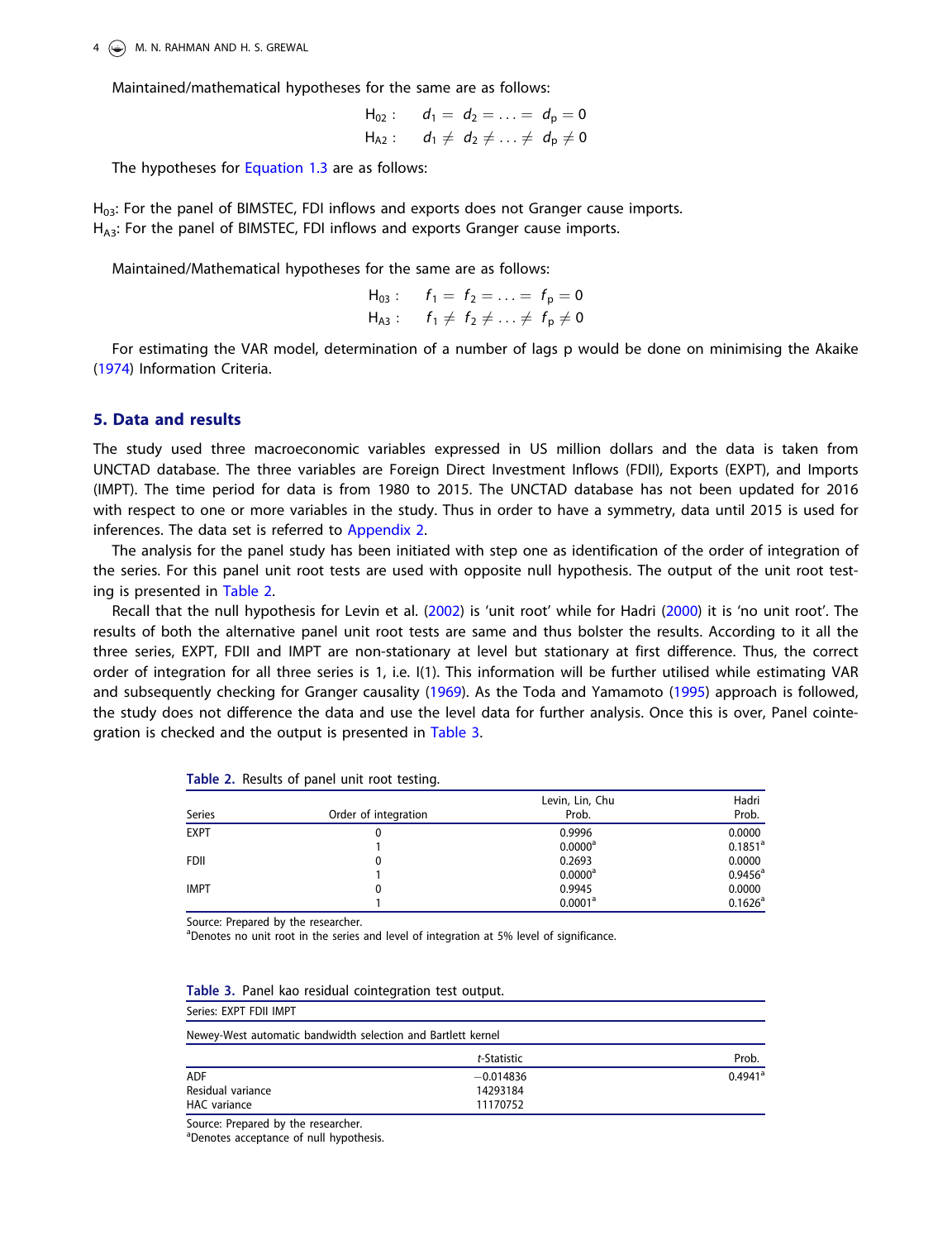<span id="page-5-0"></span>Table 4. Selecting appropriate no. of lags for VAR.

| Lag |            |       |       |     |
|-----|------------|-------|-------|-----|
| SIC | oc<br>oc.' | JJ.JJ | ، ۱٫۷ | . ע |

Source: Prepared by the researcher.

<sup>a</sup>Denotes selected lag length on the basis of minimised SIC.

SIC: Schwarz Information Criterion.

|  |  |  | Table 5. VAR Granger causality/block exogeneity Wald test output for EXPT |  |  |  |  |  |
|--|--|--|---------------------------------------------------------------------------|--|--|--|--|--|
|--|--|--|---------------------------------------------------------------------------|--|--|--|--|--|

| Excluded    | Chi-sa   | df | Prob.  |
|-------------|----------|----|--------|
| <b>FDII</b> | 250.3847 |    | 0.0000 |
| <b>IMPT</b> | 149.9352 |    | 0.0000 |
| All         | 369.4791 | 10 | 0.0000 |

Source: Prepared by the researcher.

#### Table 6. VAR Granger causality test output for FDII.

| Excluded    | Chi-sa   | df | Prob.  |
|-------------|----------|----|--------|
| EXPT        | 86.09785 |    | 0.0000 |
| <b>IMPT</b> | 88.98510 |    | 0.0000 |
| All         | 135.4037 | 10 | 0.0000 |

Source: Prepared by the researcher.

#### Table 7. VAR Granger causality/block exogeneity wald test output for IMPT.

|             | .        |    |        |
|-------------|----------|----|--------|
| Excluded    | Chi-sa   | dt | Prob.  |
| <b>EXPT</b> | 200.3401 |    | 0.0000 |
| <b>FDII</b> | 205.8258 |    | 0.0000 |
| All         | 356.8011 | 10 | 0.0000 |
|             |          |    |        |

Source: Prepared by the researcher.

|  |  | Table 8. Results of hypothesis testing. |  |
|--|--|-----------------------------------------|--|
|--|--|-----------------------------------------|--|

| S.No. | Hypothesis                                                                                   | Prob.          | Decision |
|-------|----------------------------------------------------------------------------------------------|----------------|----------|
|       | $H_{01}$ : For the panel of BIMSTEC, FDI Inflows and Imports does not Granger cause Exports. | 0.0000, 0.0000 | Reiect   |
|       | $H_{02}$ : For the panel of BIMSTEC, Imports and Exports does not Granger cause FDI Inflows. | 0.0000, 0.0000 | Reject   |
|       | $H_{03}$ : For the panel of BIMSTEC, FDI Inflows and Exports does not Granger cause Imports. | 0.0000, 0.0000 | Reiect   |

Source: Prepared by the researcher.

The null hypothesis for the Kao panel cointegration is 'There is no cointegration between series EXPT, FDII, and IMPT for the panel of BIMSTEC'. As the probability value is more than 0.05 (0.4941), the null hypothesis of no cointegration is accepted, this gives a push for moving forward with estimating the VAR without any unresolved issues. Unrestricted VAR is setup for the three variables and in that hit and trial method is used up to five lags in order to minimise the SIC criteria. Following Miyakoshi and Tsukuda ([2004](#page-6-0)) and Atukeren [\(2007\)](#page-6-0), the SIC value is minimised at lag 5 and therefore lag 5 is selected as the appropriate lag. The lag result is presented in Table 4.

Eventually, VAR model has estimated with five lags and the data is in levels. In order to integrate the precise information by panel unit test, the differencing is stimulated with the help of Toda and Yamamoto (1995) approach. The variables with differencing are assumed to be under exogenous variables. This means that the three variables are specified in the following functional form:

$$
EXPT(-1), IMPT(-1) \quad \text{and} \quad FDII(-1).
$$

This suffices for differencing and as a necessary and sufficient condition to go for Block Exogenity Granger causality. The output of panel granger causality is shown in Tables 5, 6 and 7.

On the basis of Tables 5, 6 and 7, the rejection and acceptance of hypothesis is shown in Table 8.

#### 6. Conclusions

In the end, it would be justified to state that BIMSTEC region holds great potential and opportunity for world trade. The panel causality analysis of the FDI and world trade for the region suggests the existence of causality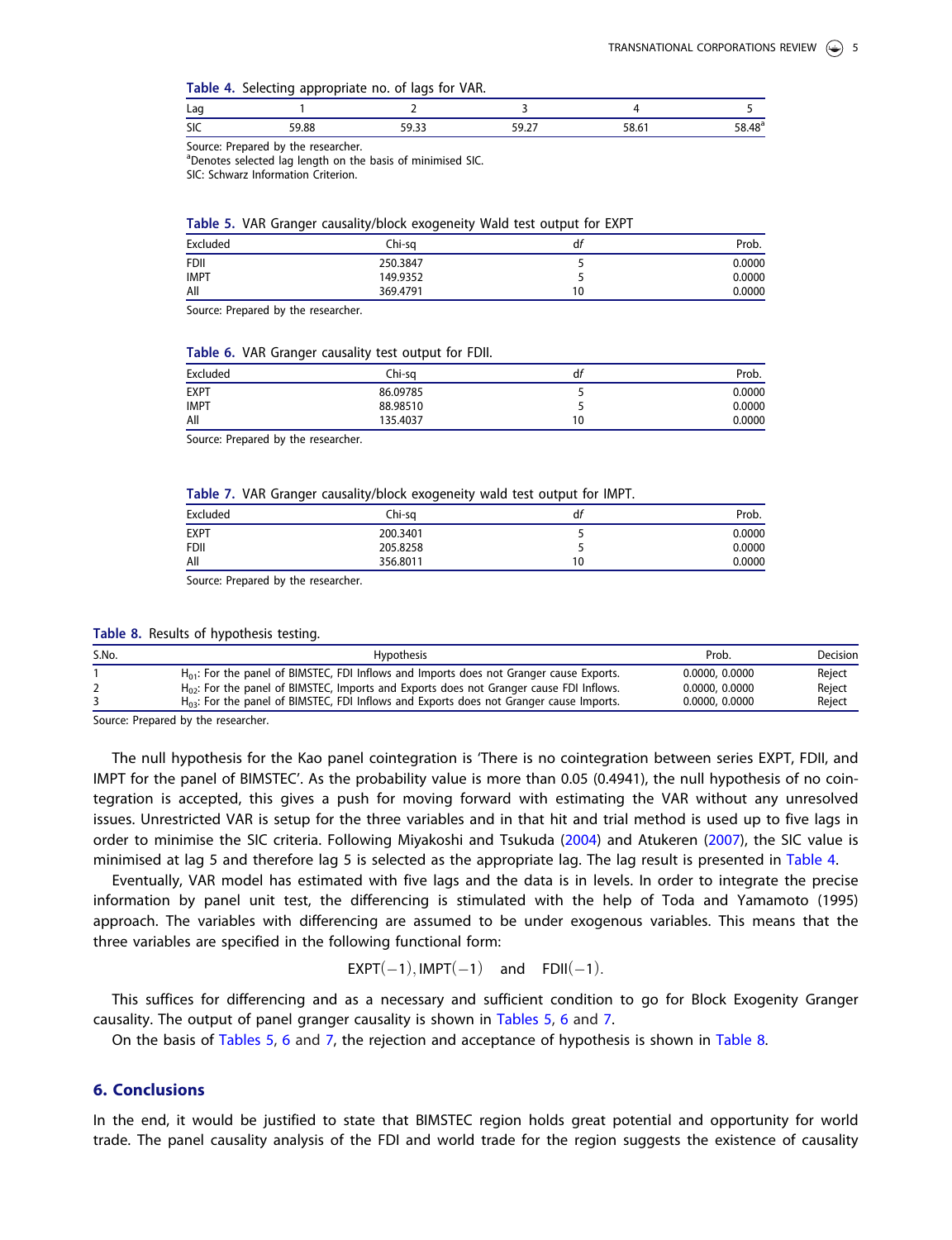<span id="page-6-0"></span> $6 \quad \circled{4}$  M. N. RAHMAN AND H. S. GREWAL

evidence for the seven member countries. The findings of the study suggest a causality running from FDI inflows and imports to exports for the region as well as from imports and exports to FDI Inflows. Similarly, there is a causal evidence from FDI inflows and exports towards imports in the panel for the region for the sample period. The casual evidence is the important finding for policymakers as well as academicians as a scientific evidence opposed to economic intuition or casual relationships.

#### Disclosure statement

No potential conflict of interest was reported by the authors.

#### References

Akaike, H. [\(1974\)](#page-4-0). A new look at the statistical model identification. IEEE Transactions on Automatic Control, 19, 716–723. doi: [10.1109/TAC.1974.1100705](https://doi.org/10.1109/TAC.1974.1100705)

Atukeren, E. [\(2007](#page-5-0)). A causal analysis of the R&D interactions between the EU and the US. The BE Global Economy Journal, 7. doi: [10.2202/1524-5861.1301](https://doi.org/10.2202/1524-5861.1301)

Baltagi, B.H. [\(1995\)](#page-2-0). Econometric analysis of panel data. Chichester: Wiley.

- Banik, A., & Bhaumik, P.K. ([2005](#page-2-0)). Neighbourhood Revisited: Explaining Japanese Foreign Direct Investment in the BIMSTEC Region. CSIRD Discussion Paper: 9/2005. Retrieved from [https://www.researchgate.net/profile/Arindam\\_Banik/](https://www.researchgate.net/profile/Arindam_Banik/publication/253473057_Neighbourhood_Revisited_Explaining_Japanese_Foreign_Direct_Investment_in_the_BIMSTEC_Region/links/546e1edb0cf2b5fc17604320.pdf) [publication/253473057\\_Neighbourhood\\_Revisited\\_Explaining\\_Japanese\\_Foreign\\_Direct\\_Investment\\_in\\_the\\_BIMSTEC\\_Region/](https://www.researchgate.net/profile/Arindam_Banik/publication/253473057_Neighbourhood_Revisited_Explaining_Japanese_Foreign_Direct_Investment_in_the_BIMSTEC_Region/links/546e1edb0cf2b5fc17604320.pdf) [links/546e1edb0cf2b5fc17604320.pdf.](https://www.researchgate.net/profile/Arindam_Banik/publication/253473057_Neighbourhood_Revisited_Explaining_Japanese_Foreign_Direct_Investment_in_the_BIMSTEC_Region/links/546e1edb0cf2b5fc17604320.pdf)
- Bhattacharya, S.K., & Bhattacharya, B.N. ([2007](#page-2-0)). An empirical analysis on prospects and challenges of BIMSTEC-Japan trade integration. Journal of Asian Economics, 18, 509–536.<http://dx.doi.org/10.1016/j.asieco.2007.03.001>
- Granger, C.W. [\(1969\)](#page-3-0). Investigating causal relations by econometric models and cross-spectral methods. Econometrica: Journal of the Econometric Society, 37, 424–438. doi: [10.2307/1912791](https://doi.org/10.2307/1912791)
- Hadri, K. ([2000](#page-2-0)). Testing for stationarity in heterogeneous panel data. The Econometrics Journal, 3, 148-161. doi: [10.1111/1368-](https://doi.org/10.1111/1368-423X.00043) [423X.00043](https://doi.org/10.1111/1368-423X.00043)
- Kocenda, E., & Cerny, A. [\(2014\)](#page-2-0). Elements of time series econometrics: An applied approach. Prague, Karolinum: Charles University.
- Kumar, N. [\(2007\)](#page-2-0). Investment provisions in regional trading arrangements in Asia: relevance, emerging trends, and policy implications. In ESCAP, towards coherent policy frameworks: understanding trade and investment linkages – a study by the Asia-Pacific Research and Training Network on Trade. United Nations: New York. Retrieved from [http://www.unescap.org/sites/default/](http://www.unescap.org/sites/default/files/AWP&hx0025;20No.&hx0025;2046.pdf) [files/AWP%20No.%2046.pdf](http://www.unescap.org/sites/default/files/AWP&hx0025;20No.&hx0025;2046.pdf)
- Levin, A., Lin, C.F., & Chu, C.S.J. [\(2002\)](#page-2-0). Unit root tests in panel data: asymptotic and finite-sample properties. Journal of Econometrics, 108, 1–24. doi: [10.1016/S0304-4076\(01\)00098-7](https://doi.org/10.1016/S0304-4076(01)00098-7)
- Miyakoshi, T., & Tsukuda, Y. ([2004\)](#page-5-0). The causes of the long stagnation in Japan. Applied Financial Economics, 14, 113–120. doi: [10.1080/0960310042000176380](https://doi.org/10.1080/0960310042000176380)
- Toda, H.Y., & Yamamoto, T. [\(1995\)](#page-3-0). Statistical inference in vector autoregressions with possibly integrated processes. Journal of Econometrics, 66, 225–250. doi: [10.1016/0304-4076\(94\)01616-8](https://doi.org/10.1016/0304-4076(94)01616-8)
- Yahya, F. (2005). BIMSTEC and emerging patterns of Asian regional and interregional cooperation. Australian Journal of Political Science, 40, 391–410. doi: [10.1080/10361140500203936](https://doi.org/10.1080/10361140500203936)

#### Appendix 1: Variable description.

| Name                              | Measurement         | Symbol      |
|-----------------------------------|---------------------|-------------|
| Foreign Direct Investment Inflows | US million dollars  | FDII        |
| Exports                           | US million dollars  | <b>EXPT</b> |
| Imports                           | US millions dollars | IMPT        |

Source: Prepared by the researcher.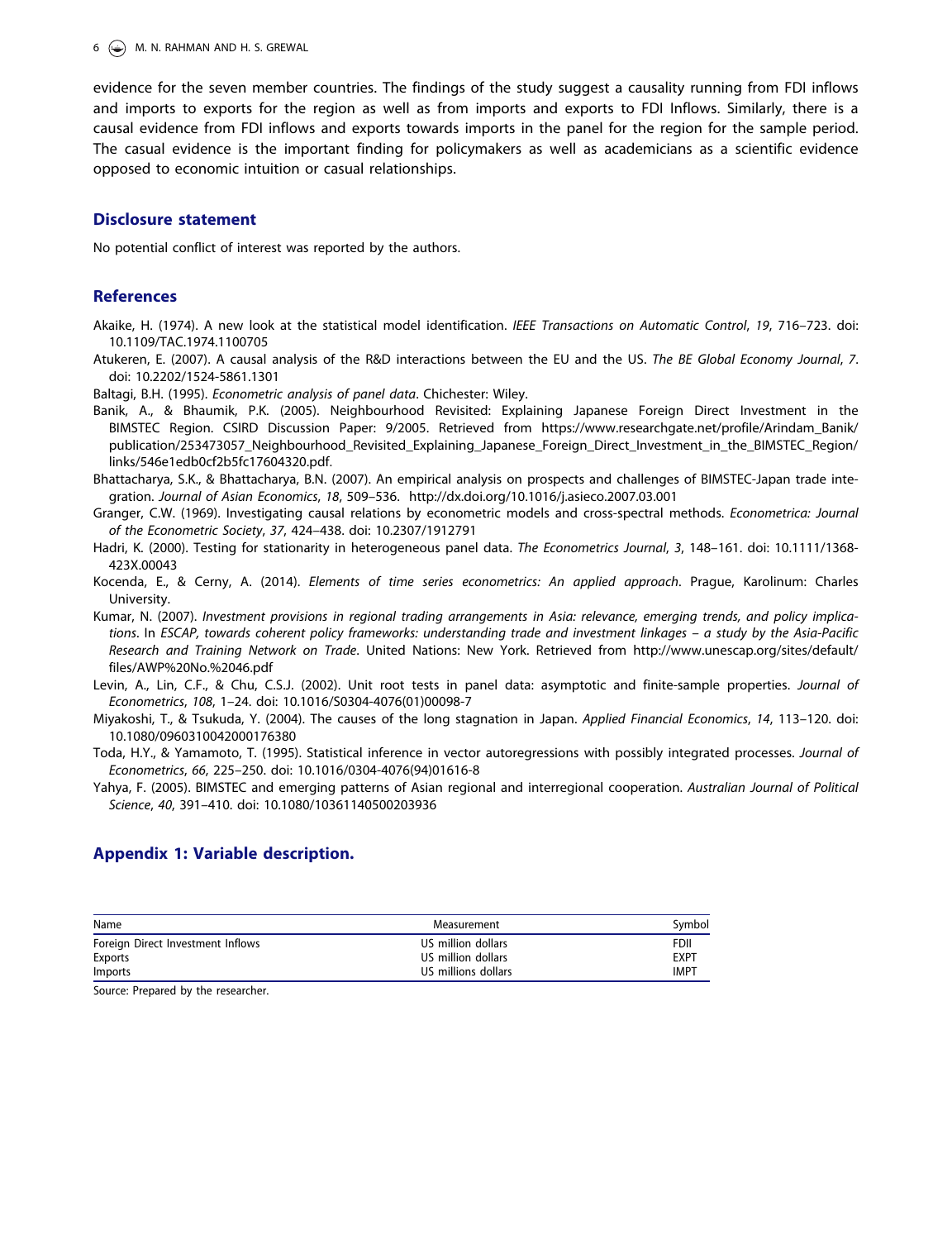## <span id="page-7-0"></span>Appendix 2: Panel data set (in US million dollars).

| Country                        | Year         | <b>FDII</b>      | <b>EXPT</b>        | <b>IMPT</b>        |
|--------------------------------|--------------|------------------|--------------------|--------------------|
| Bhutan                         | 1980         | 0                | <b>NA</b>          | ΝA                 |
| <b>Bhutan</b>                  | 1981         | 0                | 20.4               | 75                 |
| <b>Bhutan</b>                  | 1982         | 0                | 30.2               | 100.6              |
| <b>Bhutan</b>                  | 1983         | 0                | 31.4               | 106.9              |
| <b>Bhutan</b>                  | 1984         | 0                | 33.3               | 119.8              |
| <b>Bhutan</b>                  | 1985         | 0                | 34.4               | 108.5              |
| Bhutan                         | 1986         | 0                | 40.8               | 129.1              |
| <b>Bhutan</b>                  | 1987         | 0                | 49.7               | 144.4              |
| Bhutan                         | 1988         | 0                | 76                 | 134                |
| Bhutan                         | 1989         | 0                | 92.8               | 163.5              |
| <b>Bhutan</b>                  | 1990         | 1.6<br>0.6       | 94.9               | 122.9              |
| <b>Bhutan</b><br>Bhutan        | 1991<br>1992 | 0                | 94.6<br>85.7       | 111.3<br>110.4     |
| <b>Bhutan</b>                  | 1993         | 0                | 91.6               | 161.91             |
| <b>Bhutan</b>                  | 1994         | 0                | 83.7               | 130.42             |
| <b>Bhutan</b>                  | 1995         | 0.05             | 84.9               | 124.5              |
| Bhutan                         | 1996         | 1.4              | 107.4              | 122.3              |
| <b>Bhutan</b>                  | 1997         | $-0.7$           | 115.45             | 143.01             |
| <b>Bhutan</b>                  | 1998         | 0                | 126.12             | 159.61             |
| <b>Bhutan</b>                  | 1999         | 1.05             | 122.50             | 180.41             |
| <b>Bhutan</b>                  | 2000         | 0                | 134.23             | 212.73             |
| <b>Bhutan</b>                  | 2001         | 0                | 123.69             | 210.75             |
| <b>Bhutan</b>                  | 2002         | 2.42             | 126.11             | 242.50             |
| <b>Bhutan</b>                  | 2003         | 3.37             | 133.18             | 293.43             |
| <b>Bhutan</b>                  | 2004         | 8.85             | 185.18             | 338.87             |
| <b>Bhutan</b>                  | 2005         | 6.21             | 254.48             | 542.58             |
| <b>Bhutan</b>                  | 2006         | 72.16            | 363.73             | 540.62             |
| <b>Bhutan</b><br><b>Bhutan</b> | 2007<br>2008 | 3.02<br>19.90    | 633.50<br>653.46   | 583.74<br>764.55   |
| <b>Bhutan</b>                  | 2009         | 71.65            | 574.26             | 682.16             |
| <b>Bhutan</b>                  | 2010         | 30.80            | 590.48             | 935.24             |
| <b>Bhutan</b>                  | 2011         | 25.92            | 745.57             | 1304.56            |
| <b>Bhutan</b>                  | 2012         | 50.67            | 729.03             | 1209.32            |
| <b>Bhutan</b>                  | 2013         | 8.74             | 669.13             | 757.70             |
| Bhutan                         | 2014         | 31.62            | 659.14             | 1118.32            |
| <b>Bhutan</b>                  | 2015         | 12.08            | 704.02             | 1180.8             |
| Bangladesh                     | 1980         | 8.51             | 1004.70            | 2834.01            |
| Bangladesh                     | 1981         | 5.36             | 1001.60            | 2898.25            |
| Bangladesh                     | 1982         | 6.96             | 986.62             | 2660.81            |
| Bangladesh                     | 1983         | 0.4              | 939.85             | 2335.79            |
| Bangladesh                     | 1984         | $-0.55$          | 1139.22            | 2818.01            |
| Bangladesh                     | 1985<br>1986 | $-6.66$<br>2.44  | 1237.34<br>1095.03 | 2764.37<br>2803.72 |
| Bangladesh<br>Bangladesh       | 1987         | 3.21             | 1324.82            | 2939.81            |
| Bangladesh                     | 1988         | 1.84             | 1568.66            | 3347.52            |
| Bangladesh                     | 1989         | 0.25             | 1639.16            | 4026.49            |
| Bangladesh                     | 1990         | 3.23             | 2063.96            | 3959.81            |
| Bangladesh                     | 1991         | 1.39             | 2119.70            | 3769.72            |
| Bangladesh                     | 1992         | 3.72             | 2581.22            | 4142.56            |
| Bangladesh                     | 1993         | 14.04            | 3074.08            | 4589.42            |
| Bangladesh                     | 1994         | 11.14            | 3524.20            | 5375.55            |
| Bangladesh                     | 1995         | 92.3             | 4431.48            | 7588.6             |
| Bangladesh                     | 1996         | 231.61           | 4614.12            | 7450.64            |
| Bangladesh                     | 1997         | 575.29           | 5527.20            | 7834.42            |
| Bangladesh                     | 1998         | 576.46           | 5865.37            | 7952.81            |
| Bangladesh                     | 1999         | 309.12<br>578.64 | 6235.92<br>7214.25 | 8932.24            |
| Bangladesh<br>Bangladesh       | 2000<br>2001 | 354.47           | 6836.93            | 9673.13<br>9654.92 |
| Bangladesh                     | 2002         | 335.47           | 6951.01            | 9185.86            |
| Bangladesh                     | 2003         | 350.25           | 8061.81            | 11,203.46          |
| Bangladesh                     | 2004         | 460.4            | 9233.69            | 13,088.53          |
| Bangladesh                     | 2005         | 845.26           | 10,551.47          | 14,708.26          |
| Bangladesh                     | 2006         | 792.48           | 12,887.53          | 16,783.88          |
| Bangladesh                     | 2007         | 666.36           | 14,091.14          | 19,553.96          |
| Bangladesh                     | 2008         | 1086.31          | 17,497.67          | 25,170.34          |
| Bangladesh                     | 2009         | 700.16           | 17,047.43          | 23,072.74          |
| Bangladesh                     | 2010         | 913.32           | 21,654.46          | 29,470.77          |
| Bangladesh                     | 2011         | 1136.38          | 26,990.09          | 37,878.14          |
| Bangladesh                     | 2012         | 1292.56          | 27,591.05          | 37,748.97          |

(continued)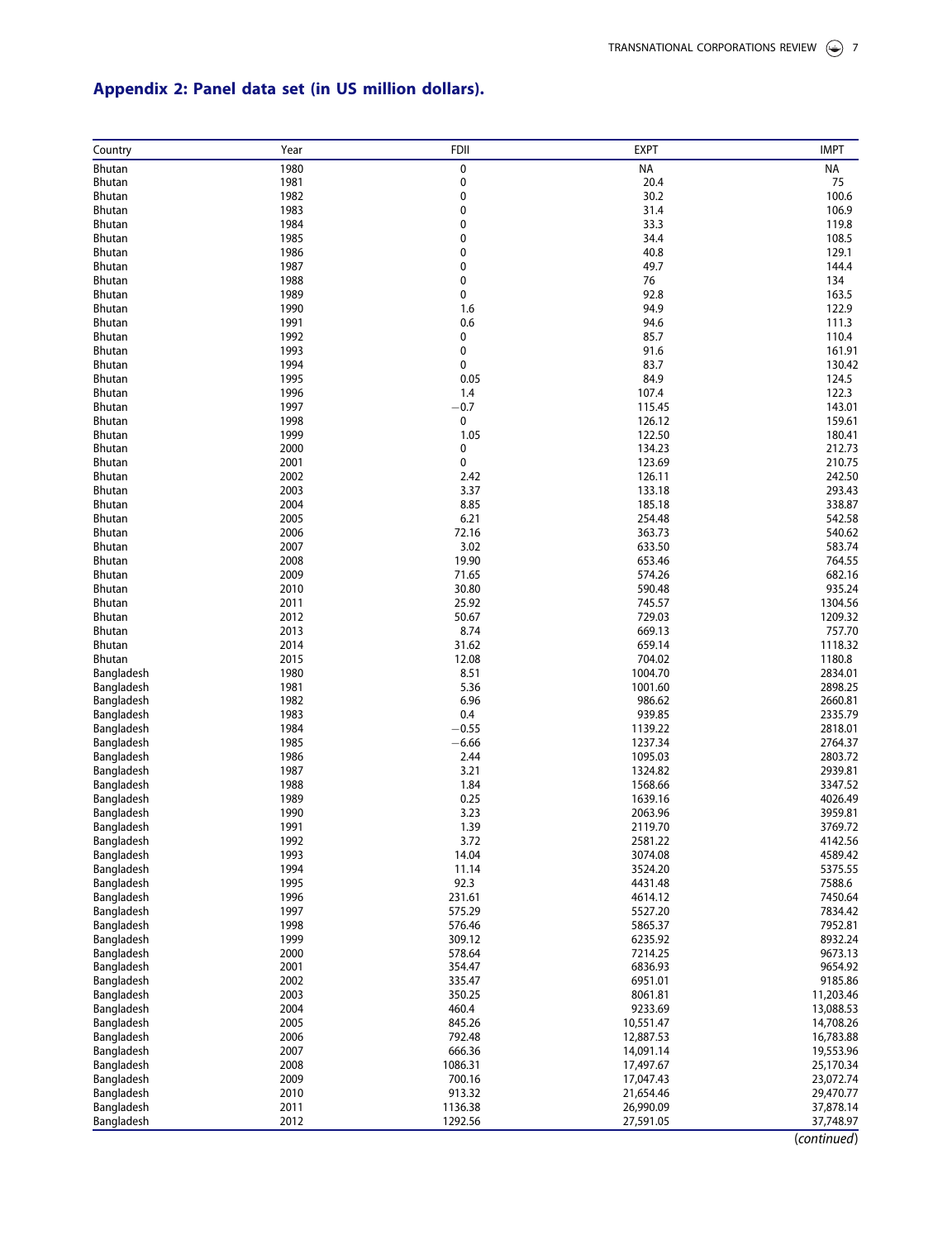### 8  $\circledast$  M. N. RAHMAN AND H. S. GREWAL

Continued

| Country            | Year         | <b>FDII</b>      | <b>EXPT</b>        | <b>IMPT</b>        |
|--------------------|--------------|------------------|--------------------|--------------------|
| Bangladesh         | 2013         | 1599.13          | 32,743.09          | 42,473.72          |
| Bangladesh         | 2014         | 1551.28          | 33,084.57          | 44,957.41          |
| Bangladesh         | 2015         | 2235.39          | 35,006.38          | 46,804.95          |
| India              | 1980         | 79.16            | 11,274.4           | 16,927.95          |
| India              | 1981         | 91.92            | 11,234.71          | 17,397.43          |
| India              | 1982         | 72.08            | 12,159.03          | 17,517.74          |
| India              | 1983         | 5.64             | 13,059.98          | 17,572.63          |
| India              | 1984         | 19.24            | 13,423.63          | 17,857.8           |
| India              | 1985         | 106.09           | 12,849.2           | 18,984.13          |
| India              | 1986         | 117.73           | 13,476.23          | 19,631.83          |
| India              | 1987         | 212.32           | 15,247.4           | 22,290.08          |
| India              | 1988         | 91.25            | 17,301.08          | 25,412.6           |
| India              | 1989         | 252.1            | 20,283.7           | 28,127.95          |
| India              | 1990         | 236.69           | 22,911.06          | 29,526.65          |
| India              | 1991         | 75               | 23,020.36          | 27,031.88          |
| India              | 1992         | 252              | 24,953.49          | 29,665.6           |
| India              | 1993         | 532              | 27,122.92          | 30,604.96          |
| India              | 1994         | 974              | 31,560.65          | 37,872.37          |
| India              | 1995         | 2151             | 38,013.22          | 48,225.1           |
| India              | 1996         | 2525             | 40,975.69          | 54,960             |
| India              | 1997         | 3619             | 44,812.71          | 58,172.8           |
| India              | 1998         | 2633             | 45,766.8           | 59,367.9           |
| India              | 1999         | 2168             | 51,386.3           | 62,827.5           |
| India              | 2000         | 3587.98          | 59,931.7           | 73,075.2           |
| India              | 2001         | 5477.63          | 62,130.2           | 71,311.2           |
| India              | 2002         | 5629.67          | 70,619.3           | 75,741.5           |
| India              | 2003         | 4321.07          | 84,795             | 92,959.1           |
| India              | 2004         | 5777.80          | 11,6219.6          | 13,1179.9          |
| India              | 2005         | 7621.76          | 15,4703.3          | 18,1978.5          |
| India              | 2006         | 20,327.76        | 193,498.1          | 225,268.1          |
| India              | 2007         | 25,349.89        | 240,712.9          | 279,416.3          |
| India              | 2008         | 47,102.41        | 30,5729            | 380,088.5          |
| India              | 2009         | 35,633.93        | 260,847.5          | 328,257.5          |
| India              | 2010         | 27,417.07        | 348035             | 439,059            |
| India              | 2011         | 36,190.45        | 446,375            | 553,062            |
| India              | 2012         | 24,195.76        | 443,629.47         | 579,405.91         |
| India              | 2013         | 28,199.44        | 464,187.69         | 559,767.39         |
| India              | 2014         | 34,582.10        | 486,967.3          | 601,145.26         |
| India              | 2015         | 44,208.01        | 427,998.40         | 532,559.04         |
|                    | 1980         | 0.38             | 485.35             |                    |
| Myanmar            | 1981         | 0                |                    | 869.73<br>962.98   |
| Myanmar            |              | 0                | 611.56             |                    |
| Myanmar            | 1982<br>1983 |                  | 510.04             | 1029.27<br>811.10  |
| Myanmar            | 1984         | $-0.42$<br>0.78  | 443.52<br>429.90   |                    |
| Myanmar            | 1985         | 0                |                    | 641.44<br>594.63   |
| Myanmar            | 1986         | 0.14             | 377.53<br>397.16   | 677.74             |
| Myanmar            | 1987         | $-1.54$          | 288.69             | 499.52             |
| Myanmar<br>Myanmar | 1988         | 0                | 212.62             | 404.65             |
|                    |              |                  |                    |                    |
| Myanmar            | 1989         | 56               | 279.36             | 348.57             |
| Myanmar            | 1990<br>1991 | 225.1<br>235.1   | 316.03<br>304.23   | 596.60<br>355.87   |
| Myanmar            | 1992         | 149              | 643.67             | 678.62             |
| Myanmar            | 1993         | 91.7             | 877.44             | 1391.05            |
| Myanmar            | 1994         | 135.2            | 1128.07            | 1595.65            |
| Myanmar            | 1995         | 317.6            | 1294.17            | 2000.05            |
| Myanmar            | 1996         | 580.7            | 1365.61            | 2171.02            |
| Myanmar            | 1997         | 878.8            | 1496.20            | 2549.95            |
| Myanmar            | 1998         | 683.6            | 1691.29            | 2815.99            |
| Myanmar<br>Myanmar | 1999         | 304              | 1788.16            | 2447.82            |
|                    |              |                  |                    |                    |
| Myanmar            | 2000<br>2001 | 91.11<br>15.29   | 2109.74<br>2901.32 | 2460.56<br>2777.94 |
| Myanmar            | 2002         | 17.70            | 2817.68            | 2307.52            |
| Myanmar            | 2003         | 1855.15          | 2928.69            | 2307.82            |
| Myanmar            | 2004         | 729.93           | 3148.55            | 2433.10            |
| Myanmar            | 2005         | 110.35           | 4006.93            |                    |
| Myanmar            |              | 724.24           | 4785.27            | 2239.28            |
| Myanmar            | 2006<br>2007 |                  |                    | 2876.69<br>3660.03 |
| Myanmar            |              | 2.194            | 6542.39            |                    |
| Myanmar            | 2008         | 603.42           | 7428.95            | 4464.25            |
| Myanmar            | 2009         | 27.15<br>6669.40 | 6521.26            | 4201.19<br>4997.05 |
| Myanmar            | 2010<br>2011 | 1117.68          | 8054.51<br>8799.27 | 9009.67            |
| Myanmar            | 2012         | 496.87           | 9452               | 9088               |
| Myanmar            |              |                  |                    |                    |

(continued)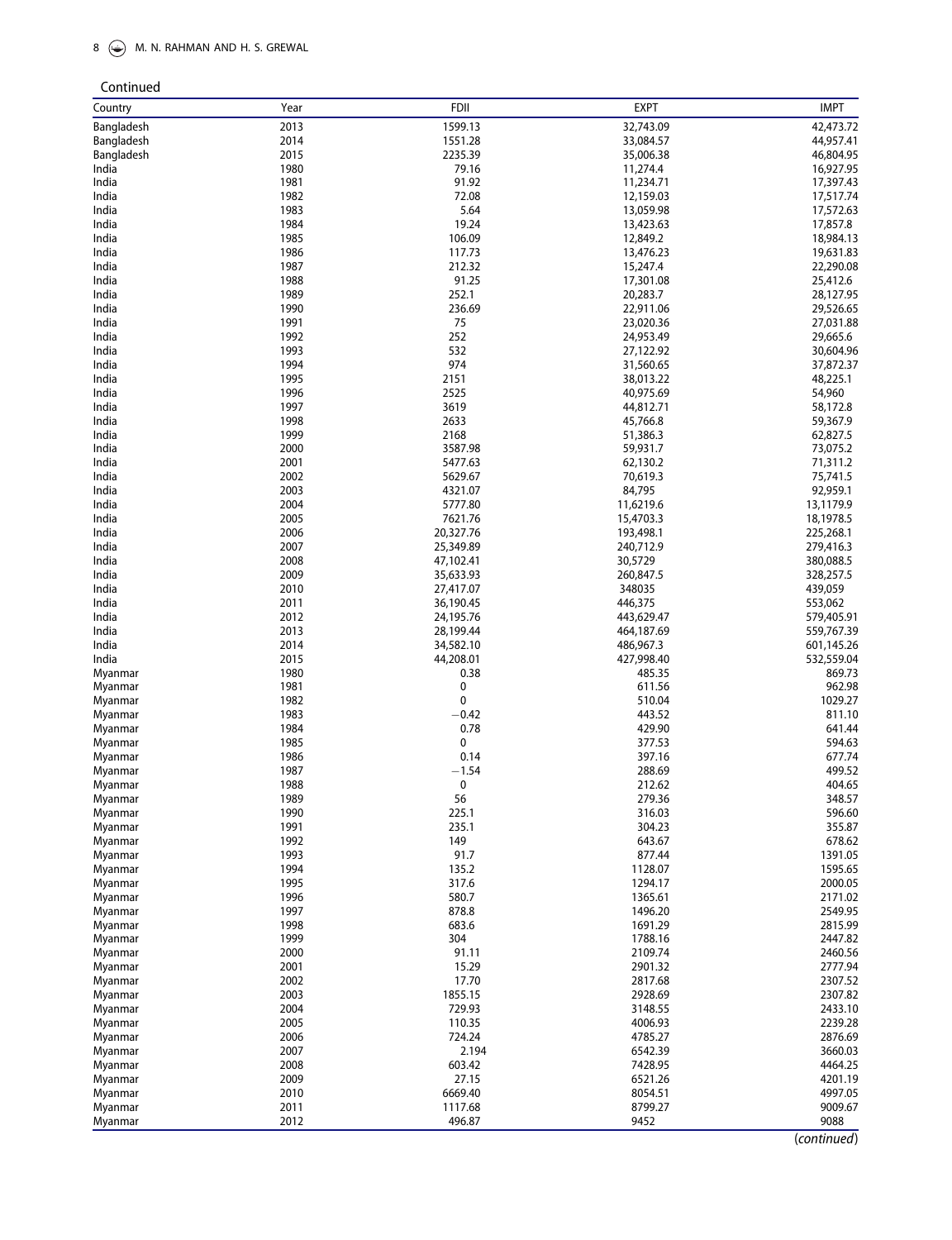| Continued              |              |                 |                    |                    |
|------------------------|--------------|-----------------|--------------------|--------------------|
| Country                | Year         | <b>FDII</b>     | <b>EXPT</b>        | <b>IMPT</b>        |
| Myanmar                | 2013         | 584.29          | 12,150             | 11,705             |
| Myanmar                | 2014         | 946.22          | 13,294.28          | 14,690.07          |
| Myanmar                | 2015         | 2824            |                    |                    |
| Nepal                  | 1980         | 0.3             | 257.07             | 415.65             |
| Nepal                  | 1981         | $-0.23$         | 299.69             | 456.31             |
| Nepal                  | 1982         | $-0.03$         | 247.81             | 491.48             |
| Nepal                  | 1983         | $-0.6$          | 272.48             | 556.24             |
| Nepal                  | 1984         | 0.95            | 289.24             | 502.43             |
| Nepal                  | 1985         | 0.65            | 318.64             | 559.74             |
| Nepal                  | 1986         | 1.17            | 319.18             | 550.16             |
| Nepal                  | 1987         | 1.39            | 379.87             | 643.60             |
| Nepal                  | 1988         | 0.68            | 417.58             | 815.68             |
| Nepal                  | 1989<br>1990 | 0.42<br>5.94    | 364.26<br>422.23   | 715.84             |
| Nepal                  | 1991         | 2.22            | 514.37             | 833.93<br>940.82   |
| Nepal<br>Nepal         | 1992         | 0               | 650.06             | 977.06             |
| Nepal                  | 1993         | 0               | 730.23             | 1110.39            |
| Nepal                  | 1994         | 0               | 947.92             | 1455.54            |
| Nepal                  | 1995         | 0               | 1028.90            | 1624.10            |
| Nepal                  | 1996         | 19.16           | 1146.20            | 1737.49            |
| Nepal                  | 1997         | 23.06           | 1279.46            | 1916.41            |
| Nepal                  | 1998         | 12.02           | 1047.18            | 1435.26            |
| Nepal                  | 1999         | 4.35            | 1267.39            | 1706.62            |
| Nepal                  | 2000         | $-0.48$         | 1282.07            | 1790.05            |
| Nepal                  | 2001         | 20.85           | 1133.80            | 1700.45            |
| Nepal                  | 2002         | $-5.95$         | 937.24             | 1662.17            |
| Nepal                  | 2003         | 14.77           | 1075.30            | 1932.11            |
| Nepal                  | 2004         | $-0.41$         | 1233.92            | 2293.00            |
| Nepal                  | 2005         | 2.45            | 1283.22            | 2711.19            |
| Nepal                  | 2006         | $-6.64$         | 1234.47            | 2933.86            |
| Nepal                  | 2007         | 5.89            | 1436.26            | 3655.15            |
| Nepal                  | 2008         | 1.01            | 1710.23            | 4371.08            |
| Nepal                  | 2009         | 38.54           | 1542.70            | 5107.63            |
| Nepal                  | 2010         | 86.62           | 1573.65            | 5887.40            |
| Nepal                  | 2011         | 95.48           | 1862.44            | 6447.26            |
| Nepal                  | 2012         | 91.97           | 1929.19            | 6847.39            |
| Nepal                  | 2013         | 71.32           | 2173.77            | 7480.11            |
| Nepal                  | 2014         | 29.58           | 2363.1             | 8601.25            |
| Nepal<br>Sri Lanka     | 2015<br>1980 | 51.43<br>42.9   | 2399.37<br>1292.73 | 8055.54<br>2196.55 |
| Sri Lanka              | 1981         | 50.2            | 1341.88            | 2053.69            |
| Sri Lanka              | 1982         | 63.6            | 1304.43            | 2184.89            |
| Sri Lanka              | 1983         | 37.5            | 1359.11            | 2132.84            |
| Sri Lanka              | 1984         | 32.61           | 1737.789           | 2082.23            |
| Sri Lanka              | 1985         | 24.4            | 1561.19            | 2295.59            |
| Sri Lanka              | 1986         | 28.2            | 1513.79            | 2263.96            |
| Sri Lanka              | 1987         | 58.2            | 1722.02            | 2399.24            |
| Sri Lanka              | 1988         | 43              | 1816.26            | 2564.66            |
| Sri Lanka              | 1989         | 17.9            | 1850.64            | 2620.96            |
| Sri Lanka              | 1990         | 43.35           | 2292.67            | 2964.71            |
| Sri Lanka              | 1991         | 67              | 2549.92            | 3570.51            |
| Sri Lanka              | 1992         | 122.63          | 2922.76            | 3839.63            |
| Sri Lanka              | 1993         | 194.48          | 3420.04            | 4402.13            |
| Sri Lanka              | 1994         | 166.41          | 3962.19            | 5345.62            |
| Sri Lanka              | 1995         | 65              | 4617.13            | 5981.73            |
| Sri Lanka              | 1996         | 133             | 4860.73            | 6099.3             |
| Sri Lanka              | 1997         | 433             | 5513.97            | 6580.88            |
| Sri Lanka              | 1998         | 150             | 5724.55            | 6675.04            |
| Sri Lanka              | 1999         | 201             | 5560.50            | 6779.14            |
| Sri Lanka              | 2000         | 172.95          | 6378.26            | 8105               |
| Sri Lanka              | 2001         | 171.79          | 6172.34            | 7126.39            |
| Sri Lanka              | 2002<br>2003 | 196.5<br>228.72 | 5967.45            | 7079.34<br>7683.84 |
| Sri Lanka<br>Sri Lanka | 2004         | 233             | 6543.89<br>7283.84 | 9107.69            |
| Sri Lanka              | 2005         | 272             | 7886.86            | 10,065.57          |
| Sri Lanka              | 2006         | 480             | 8507.51            | 11,621.22          |
| Sri Lanka              | 2007         | 603.4           | 9414.9             | 12,768.55          |
| Sri Lanka              | 2008         | 752.2           | 10,113             | 15,692.02          |
| Sri Lanka              | 2009         | 404             | 8976.9             | 11,708.4           |
| Sri Lanka              | 2010         | 477.6           | 11,100.01          | 15,218.56          |
| Sri Lanka              | 2011         | 981.12          | 13,642.68          | 22,253.82          |
| Sri Lanka              | 2012         | 941.11          | 13,573.44          | 21,728.61          |
|                        |              |                 |                    | $l$ continuad      |

(continued)